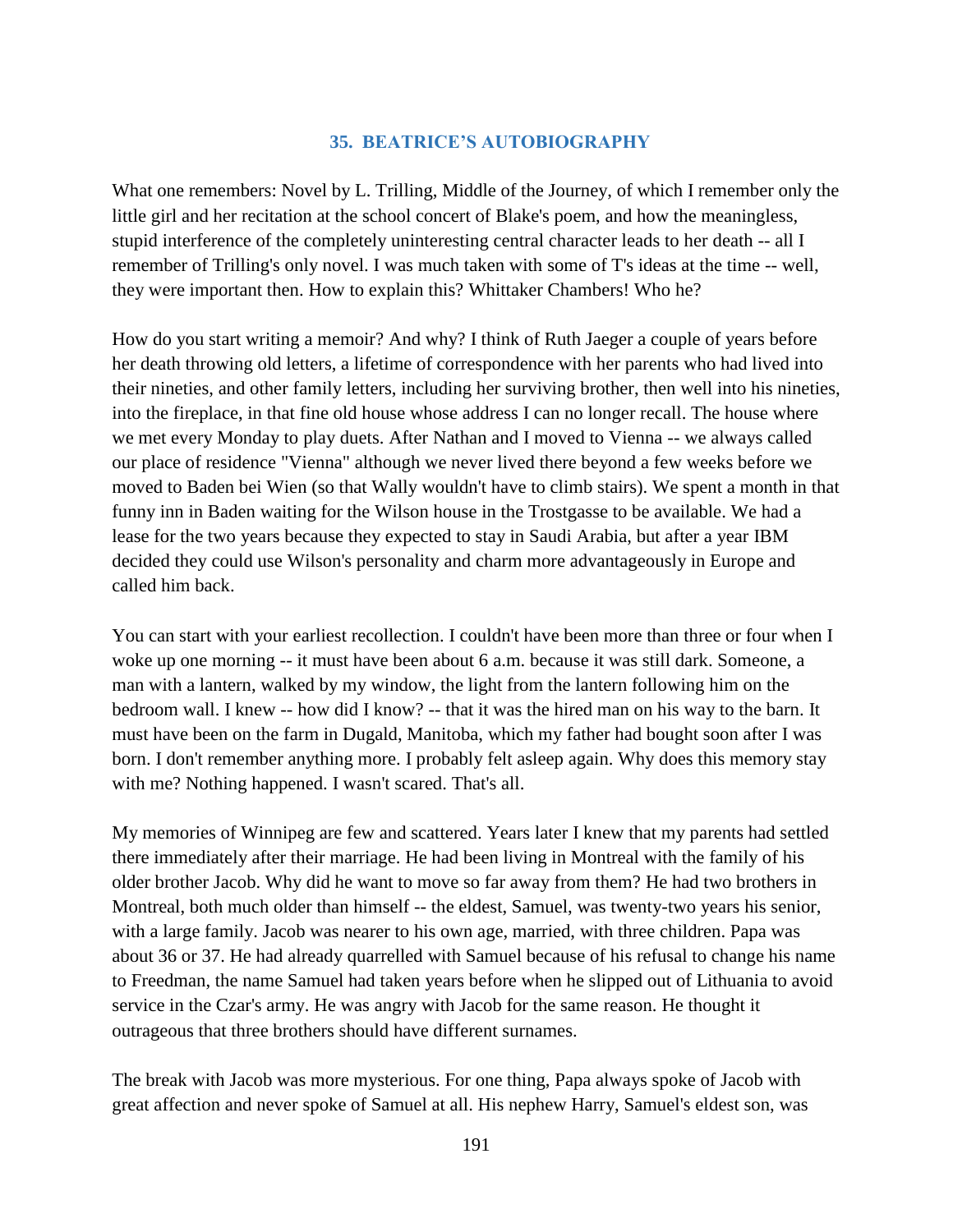two years younger, already married and a father. One of us must have asked Papa about his reasons for leaving Montreal; his only answer was that one day Jacob looked at him in a certain way -- he never described it any more fully than that -- and he decided to move far away.

In Winnipeg Papa opened a store that sold millinery and ladies' clothing. It must have prospered, for he soon sold the house in Winnipeg, where three of four children were born, and found the farm he had always dreamed of owning. His business was prospering; the future looked bright. Then he acquired a partner, a man whom my mother mistrusted at first sight, but Papa never thought anyone else knew anything and my mother least of all. A few years later a suspiciouslooking fire broke out in the store during the night. The police started an inspection and the partner disappeared. My father was arrested and charged with arson, and my mother, with three young children and another rather obviously on the way, was left to handle the situation as well as she could. With no legal advice or experience she set about trying to raise bail for her husband. First she appealed to a business acquaintance who, reluctant to get involved and ashamed to tell her so, kept her waiting for hours in his office on the pretext that he was expected to arrive at any moment (he was in fact there all the time). At the end of the day she appealed to another business friend she knew slightly--"a Christian", as she repeated with gentle bemusement when she told me the story many years later, whose immediate response was, "Of course. How much do you need?" At the subsequent trial the judge threw out the case and kindly advised Papa to be a little choosier the next time he did business with a plausible stranger.

I don't think Papa learned anything at all from this experience or from any other experience. He was an infuriating man in many ways, but Mamma loved him with heart and soul and he adored her. I don't believe they ever quarrelled. The oddest outcome of all from this drama was that the "pregnancy" that undoubtedly won her the sympathy of judge and jury at the trial turned out to be a misdiagnosed and neglected ovarian cyst whose removal very nearly cost her life. One year later my youngest brother Mark came into the world. I remember how we three children stood in the hall awaiting the birth of the baby sister Mamma had promised to give me. I remember how the door opened and Papa came out, his face shining with tears and relief, and said a little shamefacedly "It's another boy".

I was three months short of my fifth birthday when I faced this grave disappointment as bravely as I could. The baby was impossibly small and fragile, and his life was further complicated when my exhausted mother could not produce enough milk to keep him alive. The product of the cow had to be modified for his infant stomach with something called "gripe water"; one could only imagine what his appalling gripes would have been without it. His only comfort was to lie on Mamma's stomach, and his early weeks were spent as close to his original habitation as could be arranged. The mohel came to the house to perform his ritual and apparently made a poor job of it, and the poor baby had some unnecessary suffering in addition to his dietary difficulties.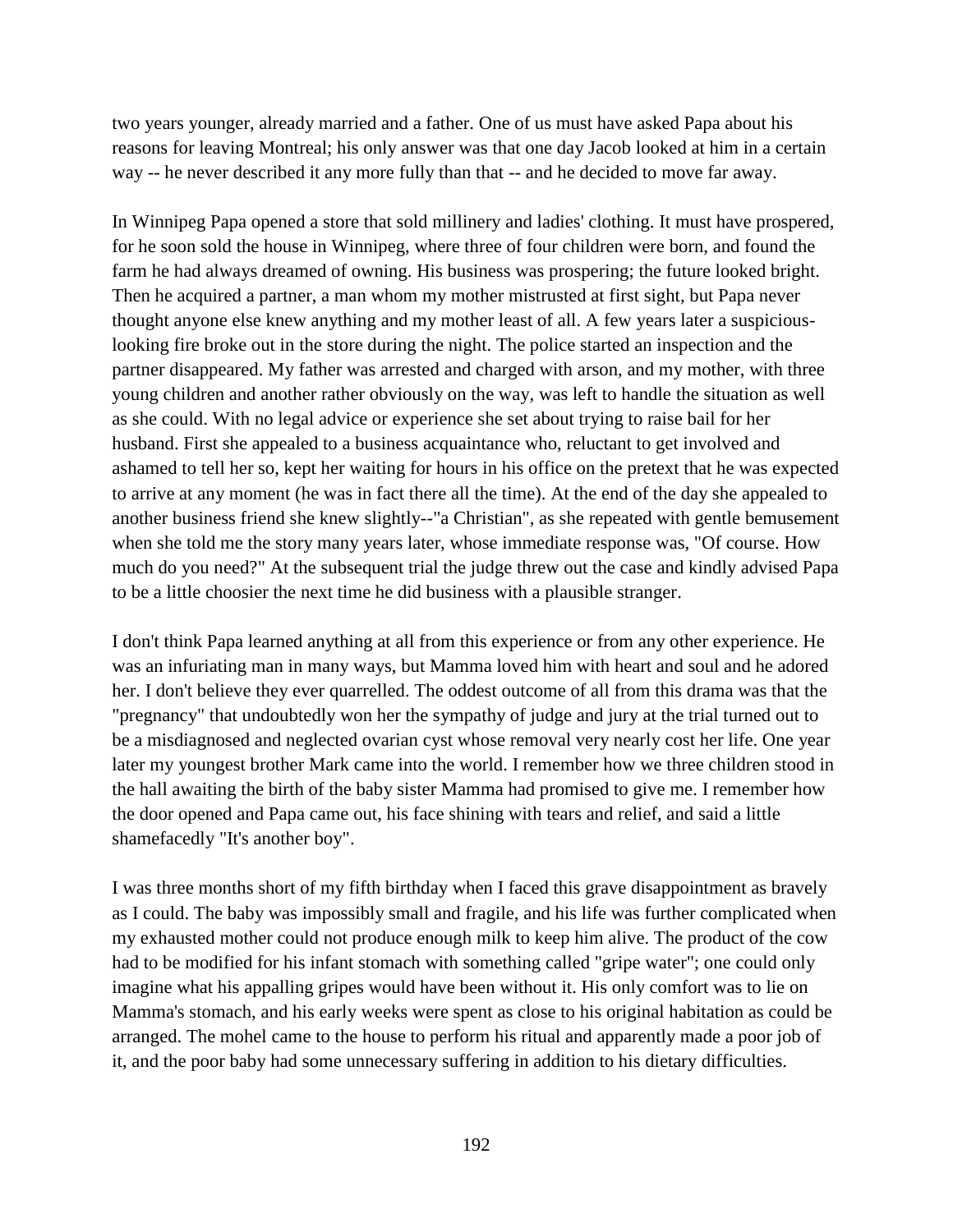No one ever explained this to me, but I had a long memory even then, and thirty-some years later when my own son was born I had the job done in the maternity hospital by the obstetrician to the consternation and indignation of the local man in Ottawa of that time. Beyond the shocked reactions of all four grandparents, there were no other complications. Mamma was sure that the doctor, however experienced and competent he might be at delivering babies, would not do the thing properly, but all went well. I had been permitted to stay in the hospital longer than usual because my husband was in Newfoundland on Census business; my room was close enough to the operating room that I could hear the little patients one after another being called down the hall and a few minutes later telling the world what they thought of the indignity that was being visited on them. When I heard "Baby Keyfitz" being called I quaked as I awaited the usual howls, but there was not a sound. What terrible thing could have happened? The nurse came into my room laughing to tell me that Robert had taken his little nip of brandy and sugar like a man and slept through the whole thing.

Personal Computers: When did they enter our lives? Of course we knew about Univac, which Nathan had encountered in the course of successive visits relative to his work in the Dominion Bureau of Statistics to the U.S. Bureau of the Census in Washington, and later at the University of Chicago there was a monster that occupied the (air conditioned) top floor of a building on (I think) 59th Street and spewed out pages of information extracted from statistics punched out on piles of Hollerith cards (often by your wife) in a room on a lower floor. That was if you were lucky, in which case the printout appeared in a roll of paper when you came to collect it several hours later. If the roll was several pages thick that was good news. If it contained only a page or two your heart sank. Someone had made a mistake. I loved dull routine jobs, as long as they involved machinery of some kind, and became quite skilled as a Hollerith puncher.

The University of Chicago computer was in operation 24 hours a day. It soon became routine in our home in Madison Park for Nathan to feel an irresistible urge to visit his new love at three in the morning rather than wait for me to collect the good or bad news the next day. Then came the event that changed our lives forever. For some reason that I no longer recall he was attending a conference in Calgary or Edmonton, Alberta. Suddenly I got an excited telephone call from a distant airport. He had arrived there early (or perhaps his flight was delayed -- this happened more often than not in those days) and sharing a bench with him in the waiting room was another delegate who had with him -- wonder of wonders -- a portable computer, perhaps the very first on the market, called Osborne. This he was more than happy to display. My orders were to lose no time in finding out where and how in Columbus it was possible to obtain this marvel and, if possible, order one immediately.

We were already familiar with computers and indeed had already bought one, a TRS80, from Radio Shack. This wonder, about the size and shape of a smallish present-day monitor, was operated by a computer language called Fortran and came with a thick manual and half dozen or